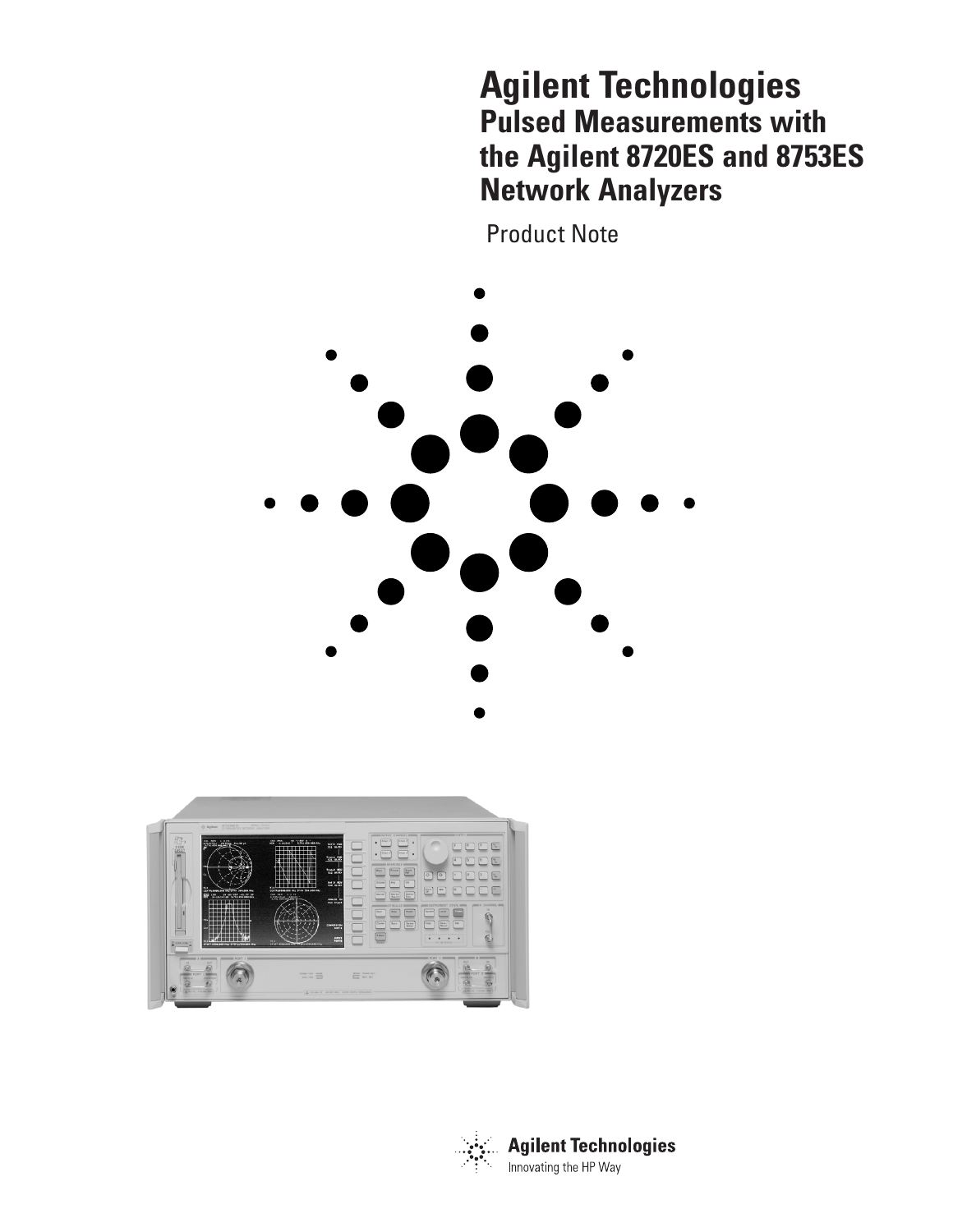## **Introduction**

High-performance vector network analyzers are used to characterize the frequency responses of various RF and microwave components. While most network analyzers are used to measure continuous signals, some users have a need to pulse the RF signal on and off. The need for pulsed signals arises for various reasons. It might be because the total power input to the device under test must be limited to prevent overheating, or because the component will only operate under pulsed conditions, or because the component behaves differently in response to pulses than it does to steady state inputs. Whatever the reason, pulsed RF creates a unique set of conditions that must be addressed in order to produce reliable measurement results.

It is commonly presumed that only network analyzers such as the Agilent 8510C or the 85108A that incorporate sophisticated timing circuits, dual reference channels, and wide IF bandwidths are suitable for measurements of pulsed systems. However, the aim of this product note is to show that under certain conditions, network analyzers such as the 8720ES and 8753ES can produce good results at a much lower cost. The principles in this product note apply to either model, and to some earlier models as well; for brevity we will refer only to the 8720ES throughout the rest of this product note.

In general, for a standard network analyzer to be able to make pulsed measurements, there are three conditions that must be met. The first condition is that the RF source must be externally modulated, since a standard network analyzer lacks any modulating circuitry. The second condition is that if the pulse is a single or randomly timed pulse, it must exceed a width of 400 microseconds. Also for this case, the user must supply external triggering circuitry with variable delay between the trigger signal and the RF pulse. The third condition is that if the RF signal is a continuous pulse train, the minimum pulse width must exceed 500 nanoseconds and the pulse repetition frequency must be 20 Hz or greater. The reasons for these constraints will be explained later. (Note: the techniques described in this product note cannot determine the impulse response of a device.)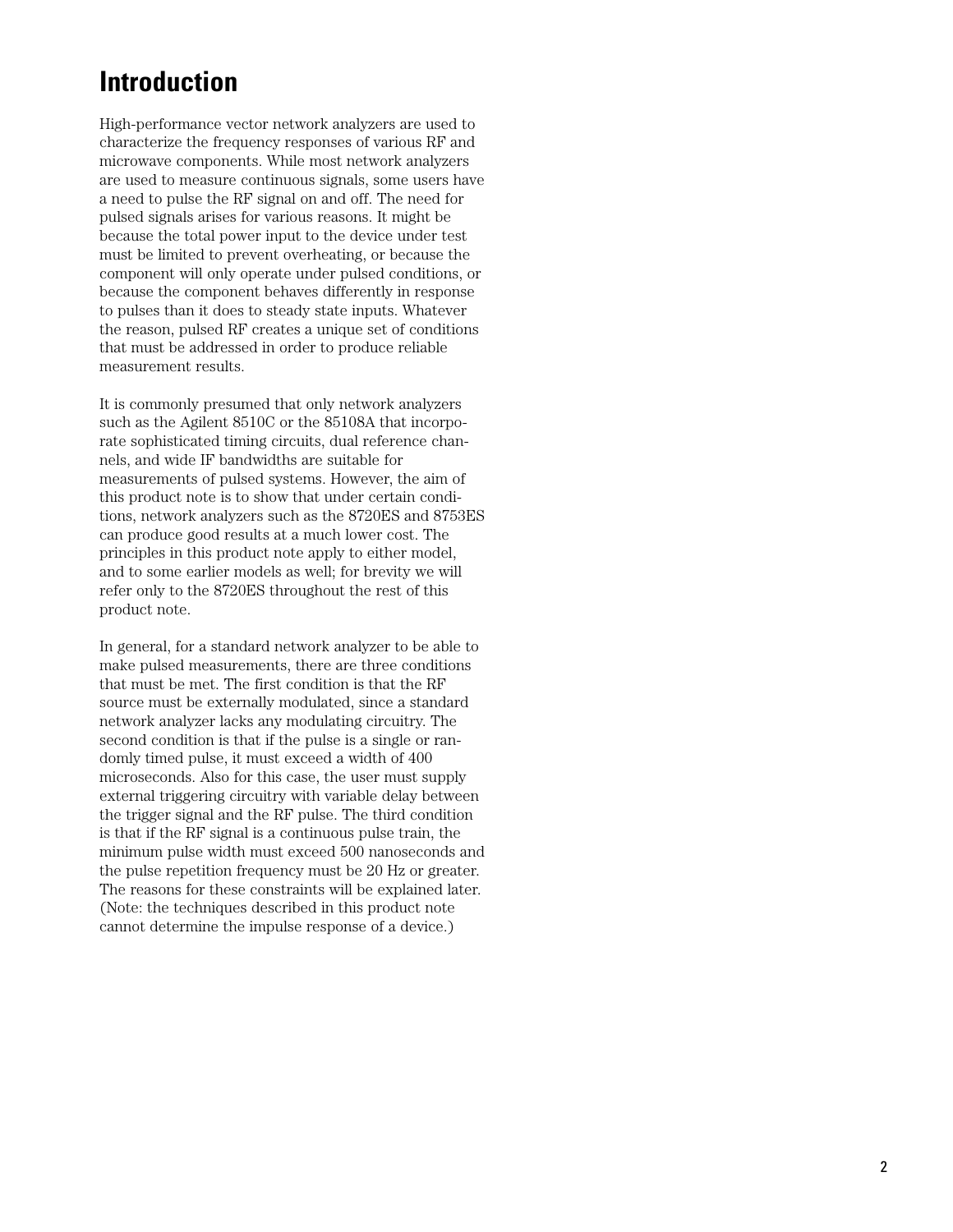## **Measurement theory**

In general two types of pulse measurements may be made: Those with a pulse width greater than the network analyzer's response time, and those with a pulse width less than the network analyzer's response time. These will be designated as low PRF measurements and high PRF measurements, where PRF stands for pulse repetition frequency. Each of these conditions must be treated as a separate case, since each has its own unique requirements.

### **Low PRF measurements**

Every network analyzer has a sample response time that depends upon fixed internal characteristics such as CPU speed, and variable characteristics such as the IF bandwidth of the system. It is characteristic of the digital filtering used in the 8720E and 8753E that wide IF bandwidths result in faster sample times, while narrow IF bandwidths improve dynamic range.

If a given pulse is wider than the minimum analyzer response time, and the proper timing is established between the external signal that triggers the analyzer and the signal that triggers the pulse itself, we can be guaranteed that a valid measurement point will result. This is because during the entire time the analyzer is sampling, the RF signal is on. We define this condition to be a low PRF measurement. Because the 8720ES triggers on a falling edge, the external trigger signal must often be inverted to generate this edge before the RF pulse appears. Also, it should be noted that the analyzer does not begin sampling until some time has elapsed after the trigger signal has been received. Table 1 shows the relationship between the IF bandwidth and the minimum pulse width and delay for the 8720ES when operating in the low PRF mode. Note that the trigger delay varies slightly between instruments.

#### **Table 1. Using external triggering for low PRF**

| <b>IF Bandwidth</b> | Minimum pulse<br>width for a single<br>measurement point<br>(milliseconds) | Trigger delay<br>(typical) <sup>1</sup><br>(milliseconds) |
|---------------------|----------------------------------------------------------------------------|-----------------------------------------------------------|
| 6000 Hz             | 0.40                                                                       | 0.70                                                      |
| 3700 Hz             | 0.53                                                                       | 0.70                                                      |
| 3000 Hz             | 0.60                                                                       | 0.70                                                      |
| 1000 Hz             | 1.10                                                                       | 0.70                                                      |
| 300 Hz              | 3.20                                                                       | 0.70                                                      |
| 100 Hz              | 8.90                                                                       | 0.70                                                      |
| 30 Hz               | 32.0                                                                       | 0.70                                                      |
| 10 Hz               | 120                                                                        | 0.70                                                      |

Two types of low PRF measurements are possible. The first type is commonly referred to as the **pulse-profile** mode of operation. In this mode the source is operating at a CW frequency, and the analyzer is armed to trigger a sweep. The RF signal is pulsed on after the sweep has been triggered. Because the 8720ES does not contain any circuits for controlling the delay between receipt of a trigger and the start of a sweep, the user must provide this delay externally. If the pulse is wide enough that several measurement points can be taken during a single pulse, then we can see the shape of the pulse over time as it is transmitted through the device under test (DUT). Each point represents the same frequency over time. This mode is useful for determining such things as pulse droop. The reason specialized network analyzers such as the 8530A have an advantage over the 8720ES in this mode is that their minimum pulse width is much narrower, 1 microsecond or less.

The second type of low PRF measurement is commonly referred to as **point-on-pulse** mode. In this mode the source is tuned, the RF pulsed on, and the analyzer is armed to trigger on each individual pulse after a predetermined time delay. Each measurement point represents a different frequency. This mode is useful for determining the frequency response of the DUT when it cannot be powered up for long periods. Because the 8720ES does not begin to sample instantly when a trigger signal is received, the user must provide an adjustable delay externally. Specialized network analyzers such as the 85108A have built in triggering circuits to adjust the delay between the time the RF pulses on and the analyzer takes a measurement. The 85108A also uses wideband detection instead of the narrowband detection used on the 8720ES, giving it an effective IF bandwidth of 1.5 MHz. This means the sample response time is much faster, which allows the user to sample at widely variable times within pulses as narrow as 5 microseconds.

There is a third type of measurement known as **peakresponse** mode. This is when the pulse is narrower than the analyzer's response time, but not so narrow that the analyzer fails to register any signal. It may be considered the transition between low PRF and high PRF measurements. Because of the critical timing requirements, this mode is not recommended for the 8720E or 8753E.

3 1. The digital IF takes several ADC samples before it starts taking the "real" data for the point. It uses these samples to compute the IF gain setting; it does this even if IF gain is controlled manually in the service menu. The most common value for this delay is 0.70 milliseconds, but some instruments exhibit delays of 0.81 or 1.00 milliseconds. There is no way to tell which is which, except by experiment. Once the trigger delay is determined, it is constant within a given instrument (i.e. there is no dependence on settings). The user is always safe by presuming a shorter delay than given in the table, however the minimum pulse width may have to be increased correspondingly to compensate for any difference between the presumed delay time and the actual delay time.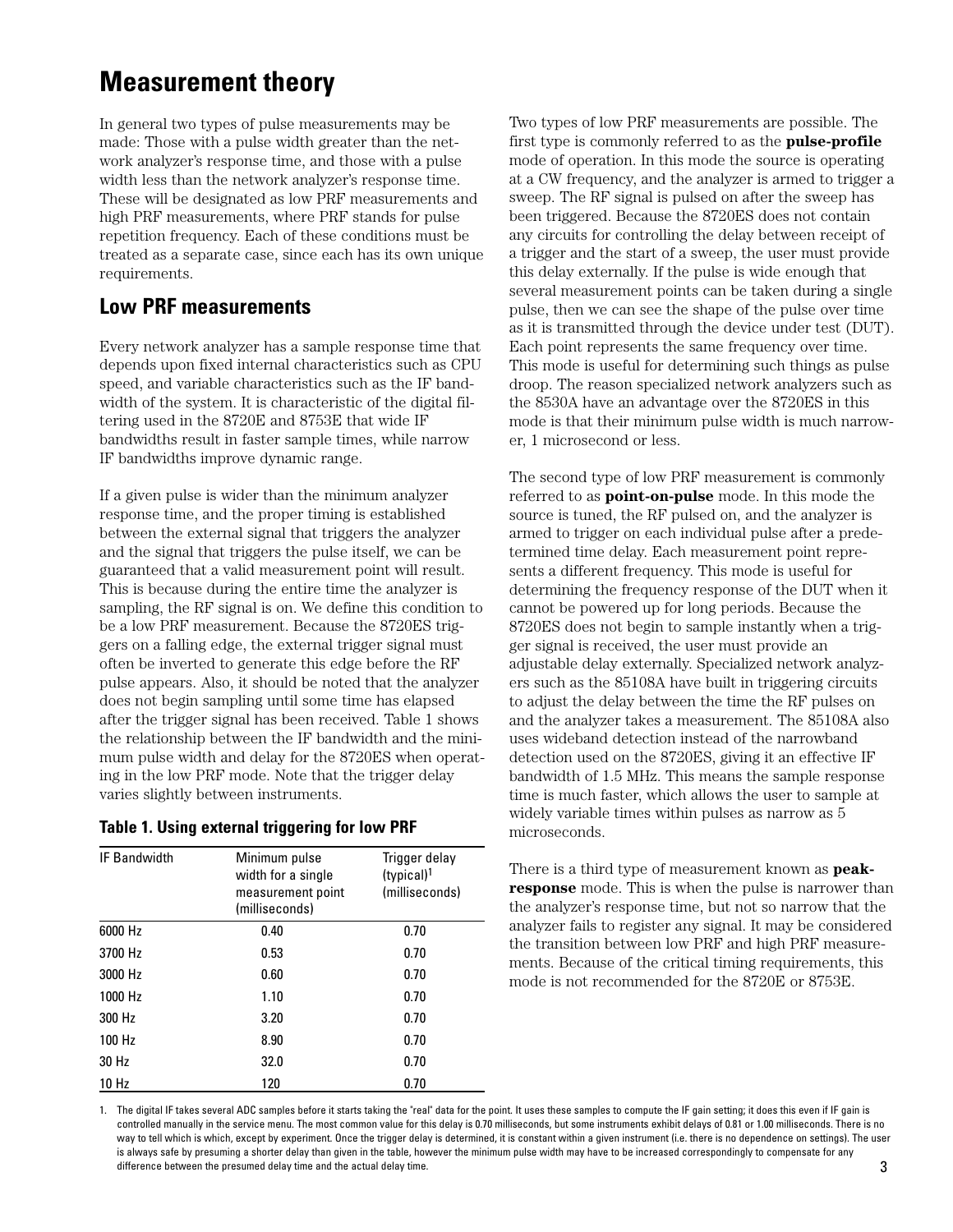## **High PRF measurements**

If a given pulse is narrower than the minimum analyzer response time, it becomes impossible to measure a single pulse. We must restrict ourselves to measurements of a pulse train. In order to understand how such measurements are possible, we must first have some fundamental understanding of how the analyzer treats an incoming signal. This will allow us to anticipate the instrument's response to the presence of a discontinuous signal such as a pulse.

Looking at Figure 1, we see that in a normal measurement, the source passes through the transfer switch, through the port 1 coupler, and out to the DUT attached to port 1. Transmitted signals pass through the DUT, into port 2, through the port 2 coupler, and into sampler B. Reflected signals return into port 1 and pass through the port 1 coupler into sampler A. Signals that reach the samplers are down-converted to an IF, filtered and down-converted a second time to a 4 kHz IF. These signals are then digitized. After this step, all further signal processing is done digitally.

Of all the elements in the signal path, it is the digital IF bandwidth filter which exerts the greatest influence over our pulsed signal. The IF bandwidth filter is a variable bandwidth filter, ranging from 10 Hz to 6 kHz. As the analyzer sweeps in frequency, the IF bandwidth filter tracks along with the source, selecting only a narrow segment out of the center of the IF signal bandwidth. The relationship between the bandwidth of this filter and the pulse repetition frequency (PRF) largely determines the response of the analyzer to a pulsed signal.

Now consider the spectrum of a rectangular pulse train, as shown in Figure 2. This is a MatLab® simulation of a 4 kHz continuous-wave (CW) signal, modulated by a rectangular pulse train with a 200 Hz PRF and a 0.2 duty cycle. Duty cycle for our purposes is defined as:

#### *Duty Cycle* ≡ *Pulse Width / Pulse Period*

This signal has already been downconverted to 4 kHz and is ready to enter the IF bandwidth (IFBW) filter. The left column of the figure shows the signal in the time domain, while the right hand column shows the signal in the frequency domain. The first pair of diagrams shows the pulsed signal without any IFBW filtering. Notice that the presence of the modulating pulse transfers energy out of the central "carrier" frequency and spreads it into the sidebands. Multiple spectral lines are present, and viewed in the time domain the pulse retains a rectangular shape as it passes through the analyzer. The analyzer responds to the pulse as you might expect; part of the time an RF signal is on, and part of the time the signal is off. Notice that the spectral lines are spaced 200 Hz apart, just equal to the PRF. Notice also that as we move away from the center of the display, the first minimum (or null) occurs at the fifth spectral line. Not coincidentally, 1/5 equals our duty cycle (0.2). So, from the spectral display we can deduce the characteristics of the pulse train. These relationships hold true for any rectangular pulse, regardless of frequency or duty cycle.



**Figure 1. Network analyzer block diagram**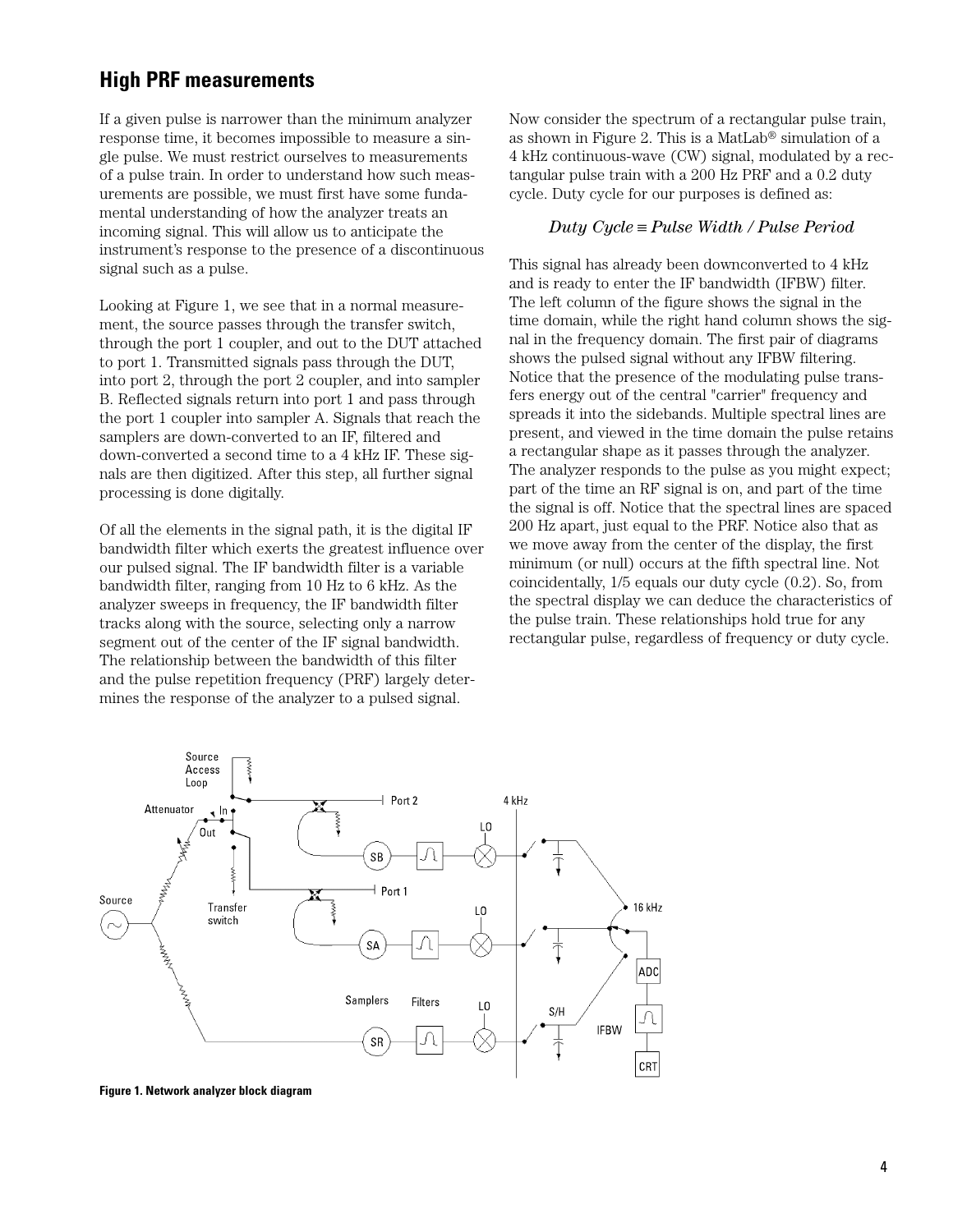The second pair of diagrams in Figure 2 shows the effect of a 3000 Hz IF bandwidth filter on the pulse. Notice that many of the sidebands have been eliminated. Notice also what has happened to the shape of the pulse in the time domain.



**Figure 2. Effect of IF filtering on high PRF measurements**

The third pair of diagrams in Figure 2 shows the effect of a 1000-Hz IF bandwidth filter on the pulse. Only a few spectral lines will fit within the bandwidth of the IF bandwidth filter. We know that there are an infinite number of spectral lines in the spectrum of any rectangular pulse; if we filter off all but a few of them with our IF bandwidth filter, what has that done to the shape of the pulse? Look at the corresponding diagram in the left column. The pulse is becoming rounded and smoothed, so that it no longer has a definite beginning or end. Some signal is always present. Since a high PRF pulse is by definition too narrow for external triggering to be effective, the analyzer responds to this signal as though the S-parameter of the DUT is continuously varying as the pulse amplitude varies. Clearly, this is an undesirable operating condition.

The fourth pair of diagrams in Figure 2 shows the effect of a 300-Hz IF bandwidth filter on the pulse. At this narrow IF bandwidth, only a single spectral line will fit within the filter bandwidth1, and the pulse appears as a single, continuous frequency, but at a lower power level. Since this is the normal operating condition for a network analyzer, the analyzer responds normally, except that we must account for the diminished power level. The magnitude decrease in the central spectral line is logarithmically proportional to the duty cycle of the pulse. This decrease is called pulse desensitization, and the formula for computing it is:

The reason pulse desensitization occurs is because the energy of the pulse is spread throughout the spectrum, in all the sidebands. Since we have removed all the sidebands and retained only the central spectral line, we have discarded a large fraction of the available energy. In the 8510C, pulsing both the measurement channel and the reference channel can eliminate pulse desensitization. The 8720ES cannot operate with a pulsed reference channel because it has only a single reference channel that requires a continuous signal to phase lock the source to the receiver. This is also true for the 8720ES Option 400 (four samplers for true TRL calibration). Despite the fact that this instrument **does** contain separate reference channels, its hardware and firmware are not designed to allow them to be configured individually.

When making high PRF measurements, the 8720ES is limited on the low end to a PRF of 20 or greater. This is because the narrowest IF bandwidth for this analyzer is 10 Hz, and it has been found experimentally that the PRF should be at least twice the IF bandwidth for high PRF measurements. For a PRF below 20 Hz, the IF filter includes multiple spectral lines, and we are forced to use the techniques described for low PRF measurements.

On the high end of the PRF scale, this analyzer is limited by duty cycle. Once the dynamic range is reduced below about 30 dB, most measurements become impractical. Since the dynamic range of the analyzer is reduced directly by the amount of pulse desensitization, this point is usually reached when the duty cycle drops below approximately 0.001

Finally, in order to be measured properly using the 8720ES, the pulse width must be wider than approximately 500 nanoseconds. Below this pulse width, it is difficult to ensure that the requirements for a rectangular pulse are being met. Once the pulse begins to distort, the technique used to extract the central spectral line becomes unreliable. Practically speaking, this limits the maximum PRF to about 2 MHz.

Specialized pulse analyzers such as the 85108A use wideband detection, and so are able to capture a large proportion of the available energy in each pulse. This is an advantage because it permits measurements at very low duty cycles with very little reduction in dynamic range.

#### *Pulse Desensitation* ≡ *20\* Log(Duty Cycle)*

<sup>1.</sup> This is true because this is a perfect mathematical model, so the IF bandwidth filter is perfectly centered on the spectral line. In a real analyzer, the filter could be far enough off center to capture two spectral lines.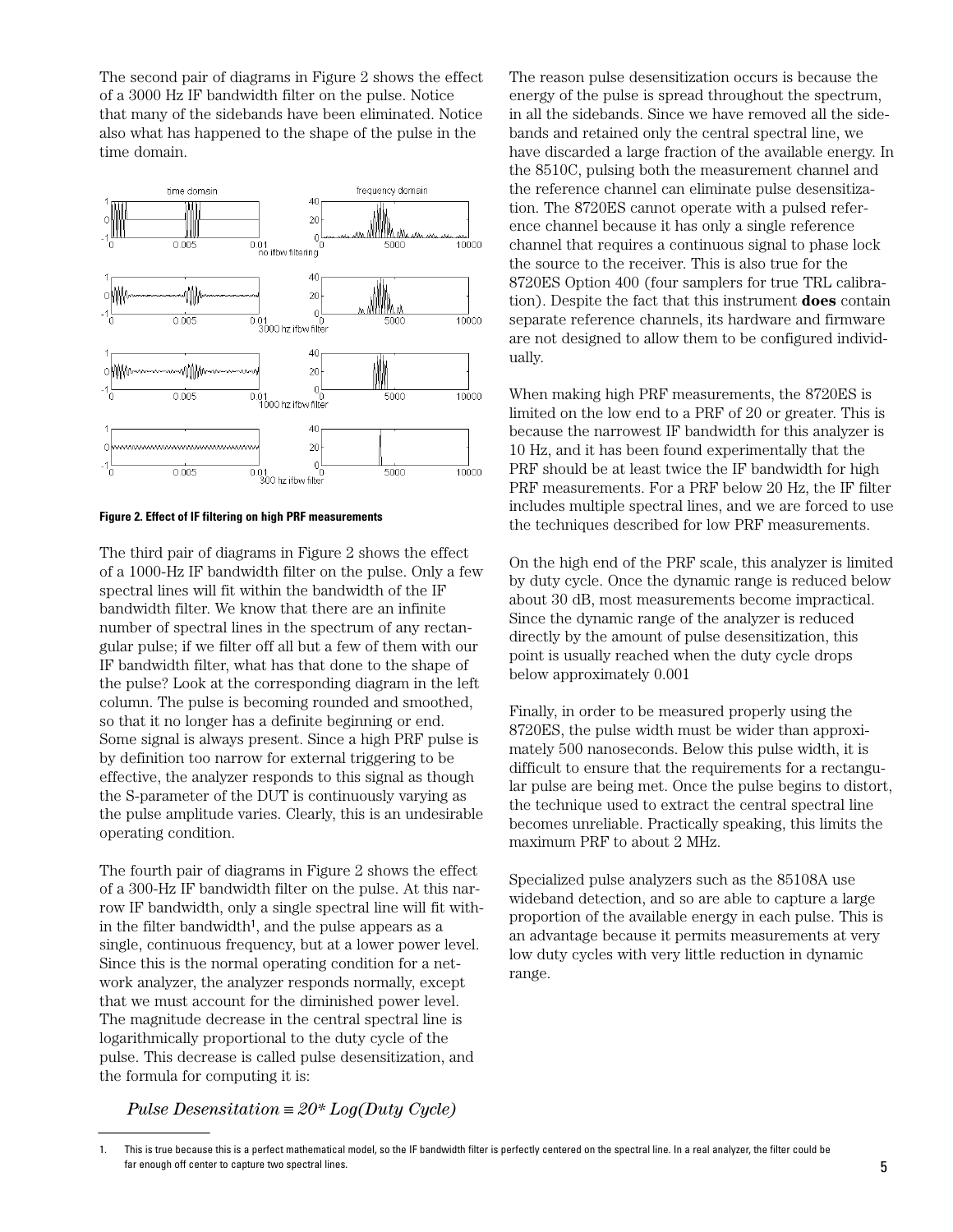## **Transmission examples**

Normally, pulsed measurements are made on active devices. For illustration purposes we will measure a band pass filter, so that we can compare the pulsed response to a well characterized steady state response. Figure 3 shows a typical transmission measurement setup. The pulse modulator is connected to port 1 (the driving port) of the 8720ES, and the DUT is connected between the pulse modulator and port 2. For these measurements we are using a simple response calibration. The pulse modulator is an 11720A and the trigger control is provided by an 8112A.<sup>1</sup> When a specific setup parameter is not given, the analyzer default was used.



**Figure 3. Simple transmission set up**

## **Low PRF transmission examples**

In Figure 4, we see the result of a low PRF measurement in **pulse-profile** mode. This shows the DUT's response over time to a pulse of RF energy at a CW frequency. The analyzer was triggered once at the beginning of the sweep (using external trigger on sweep), and allowed to free run until 101 samples were taken. The non-pulsed response of the filter is shown as a dashed line, and the pulsed response is shown as a solid line.

After the analyzer is triggered, we see only the noise floor until the moment the RF pulse comes on. Once the pulse is initiated, the response rises rapidly to match the non-pulsed response of the filter. After the RF pulse is cut off, the response diminishes rapidly to the noise floor once again. Notice that because the pulse width is much wider than the analyzer response time, there is no loss of dynamic range.



#### **Measurement Conditions:**

Frequency: 10.25 GHz Number of points: 101 IF bandwidth: 6000 Hz Pulse width: 5 ms Pulse period: 200 ms Trigger: external on sweep Filter center frequency 10.25 GHz

**Figure 4. Pulse profile**

<sup>1.</sup> Both the 11720A and the 8112A are obsolete products with no current replacements. Pulse modulation must be provided by the user.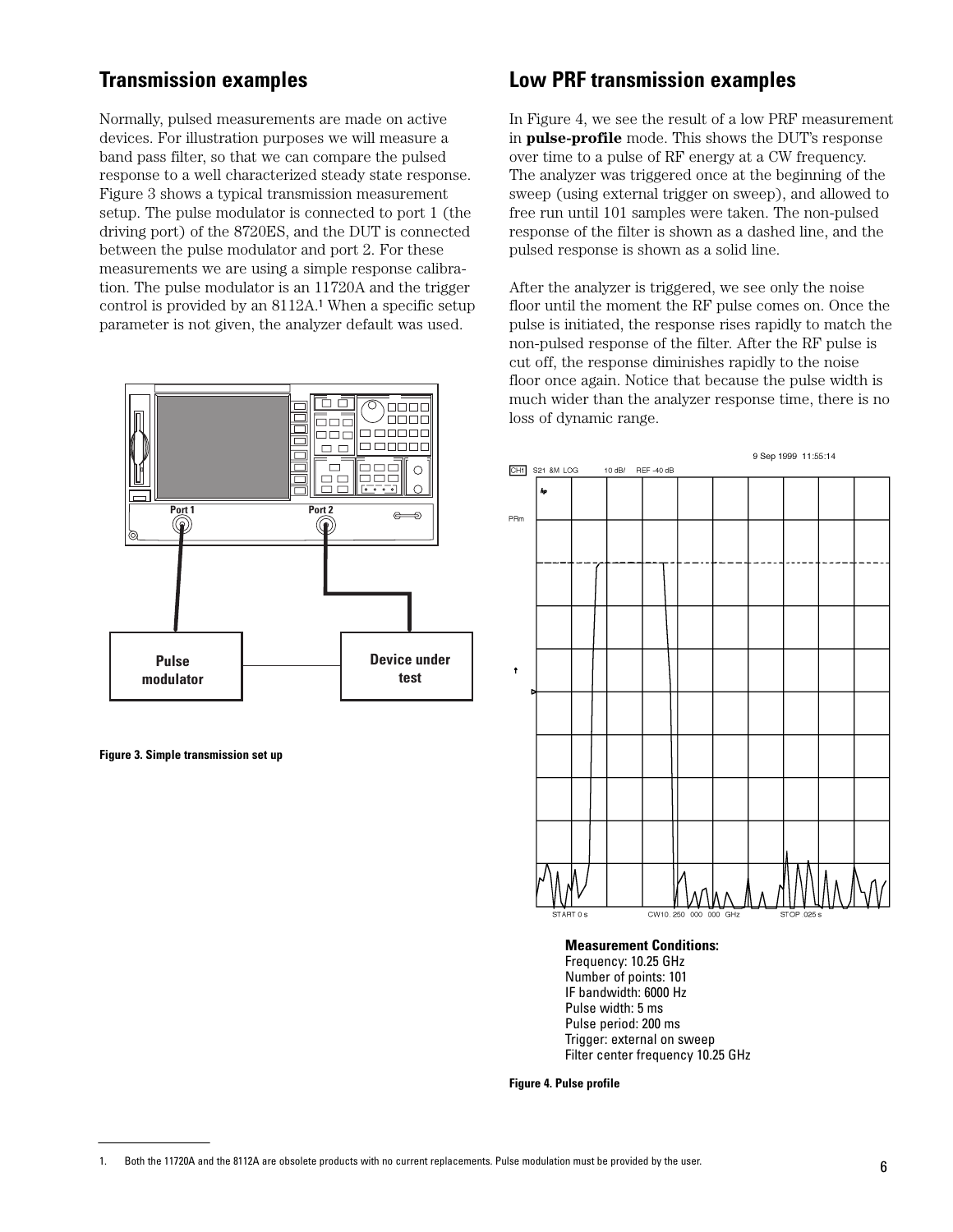In Figure 5, we see the result of a low PRF measurement in **point-on-pulse** mode. This shows the DUT's frequency response to a series of RF pulses. The analyzer was triggered (using external trigger on point) during each RF pulse until 201 samples were taken. The delay between the trigger signal and the RF pulse was adjusted so that the sample was taken near the center of each pulse. The nonpulsed response of the filter (shown as a dashed line) is indistinguishable from the pulsed response. Again we see there is no loss of dynamic range. An important point to note is that the maximum external trigger rate for the 8720ES is approximately 250 Hz, so this method cannot be used for pulse repetition rates that exceed this. This can become an important consideration for reflection measurements.



#### **Measurement Conditions:**

Frequency: 9 to 11.5 GHz Number of points: 201 IF bandwidth: 1000 Hz Pulse width: 5 ms Pulse period: 200 ms Trigger: external on point Delay: 2 ms

**Figure 5. Point on pulse**

## **High PRF transmission example**

In this example we are operating on a single spectral line, as first described under the theory section for high PRF measurements. This approach requires that we account for pulse desensitization. The narrowest IF bandwidth on the 8720ES is 10 Hz, so the smallest PRF which allows the analyzer to focus on a single spectral line should be at least 20 Hz. For a PRF between 20 Hz and 20 kHz, choose an IF bandwidth less than half the PRF. This ensures that partial responses are eliminated from the skirts of the IF bandwidth filter. The widest IF bandwidth on the 8720ES is 6 kHz, so for a PRF greater than about 12 kHz, the analyzer will select a single spectral line automatically, regardless of the IF bandwidth chosen.



**Measurement Conditions:** Frequency: 9 to 11.5 GHz Number of points: 201 IF bandwidth: 1000 Hz Pulse width: 2 µs Pulse period: 200 µs Trigger: internal Delay: 0 ms

#### **Figure 6. High PRF**

Figure 6 shows the filter response to a 5 kHz pulse train. Notice that no external triggering is required. Notice the decrease in the magnitude response when compared to the original (dashed line). Though it is difficult to read precisely from the figure, the decrease is about 40 dB. This agrees well with the formula for pulse desensitization. Calibration for this measurement was done with the pulse modulator biased on continuously. Pulse desensitization can be eliminated by calibrating under pulsed conditions, however, there will be an equivalent rise in the noise floor. See the calibration section for a discussion of this.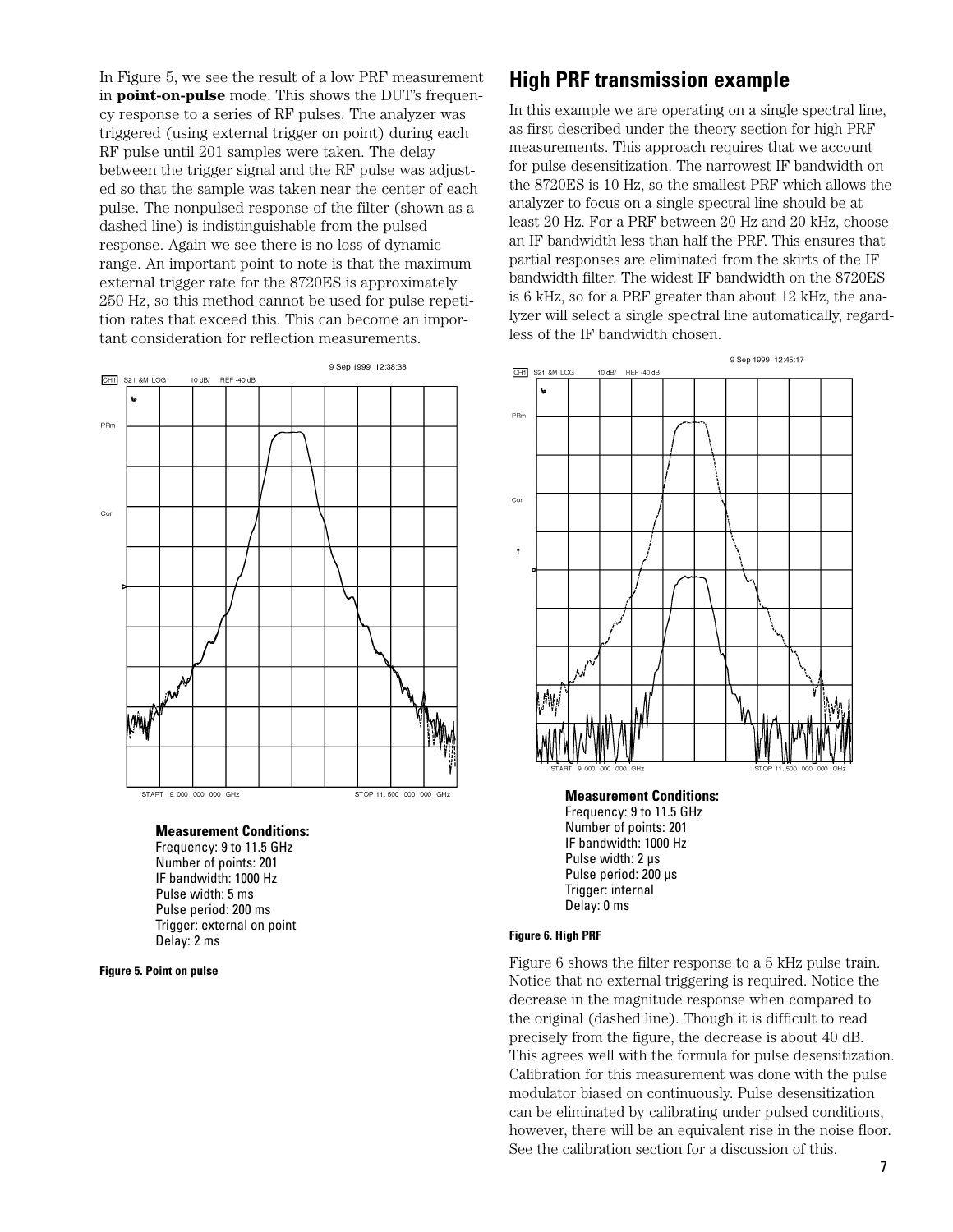## **Reflection examples**

Up to this point our examples have focused on transmission measurements, using a pulse modulator attached to port 1 of the network analyzer as shown in Figure 3. This is simple to set up and easy to use, but unfortunately it is often not valid for reflection measurements. In a pulsed transmission measurement, the magnitude of the received signal at port 2 depends only upon the characteristics of the DUT and the pulse itself. In a reflection measurement, the pulse modulator is present in the reflected signal path. When the modulator is on, we see the reflection characteristics of the DUT. When the modulator is off, the network analyzer source is still on, so we measure the reflection characteristics of the pulse modulator. Recalling from our earlier examples that high PRFs appear to the network analyzer as a single continuous frequency, the net effect of a high PRF using the setup of Figure 3 is that we measure some "average" response, which reflects the characteristics of both the DUT and the pulse modulator. Such a response makes this configuration unsuitable for high PRF reflection measurements.



**Measurement Conditions:**

Frequency: 9 to 11.5 GHz Number of points: 201 IF bandwidth: 1000 Hz Pulse width: 5 µs Pulse period: 200 µs Trigger: internal Delay: 0 ms

If the PRF is low, we can use the setup of Figure 3 with the previously described techniques for low PRF transmission measurements to make valid measurements in the **point-on-pulse** mode.

Figure 8 shows a pulsed and non-pulsed measurement in this mode. The results are indistiguishable.



#### **Measurement Conditions:**

Frequency: 9 to 11.5 GHz Number of points: 201 IF bandwidth: 1000 Hz Pulse width: 5 ms Pulse period: 200 ms Trigger: external on point Delay: 2 ms

**Figure 8. Valid reflection measurement in point-on-pulse mode**

**Figure 7. Invalid reflection result for high PRF**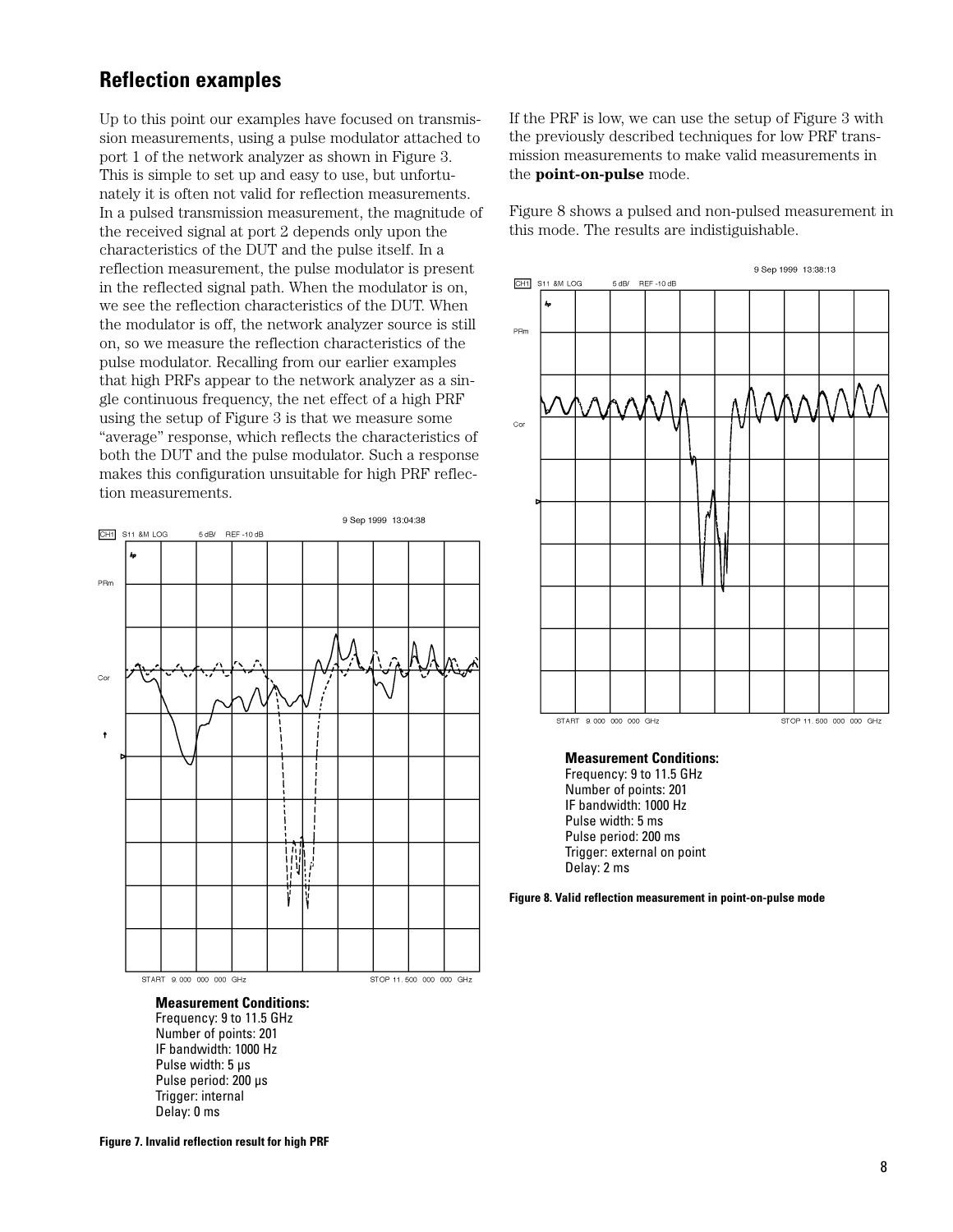**Pulse profile** measurements are not valid, because in this mode the analyzer sweep begins before the RF pulse begins, so again the analyzer measures the characteristics of the pulse modulator instead of the DUT for some portion of the sweep. Figure 9 shows an example of this. The return loss when the pulse is off should equal the directivity of the analyzer, about 46 dB in this case, but it clearly does not. Instead we see the pulse arising from a baseline level of approximately –16 dB



**Measurement Conditions:**

Frequency: 10.25 GHz Number of points: 101 IF bandwidth: 6000 Hz Pulse width: 5 ms Pulse period: 200 ms Trigger: external on sweep Delay: 2 ms

**Figure 9. Invalid reflection measurement in pulse-profile mode**

So is it possible to use the 8720ES to make valid reflection measurements in **pulse-profile** mode or at a **high PRF**? One way to do so is to use an external coupler between the pulse modulator and the DUT. Another way is to use the 8720ES configurable test set (Option 014) to make many such measurements possible. This option provides an external access to the RF signal path prior to the transfer switch and couplers. The insertion points are labeled *in* and *out* in Figures 1 and 10. With the pulse modulator in this position, it is no longer present in the reflected signal path since it precedes the port 1 coupler. This permits reflection measurements to be made using the same techniques described for transmission measurements. It has the added benefit of allowing full two-port error correction to be performed, which is an advantage in many transmission measurements as well.



**Figure 10. Pulse modulator in rear access loop (Option 014)**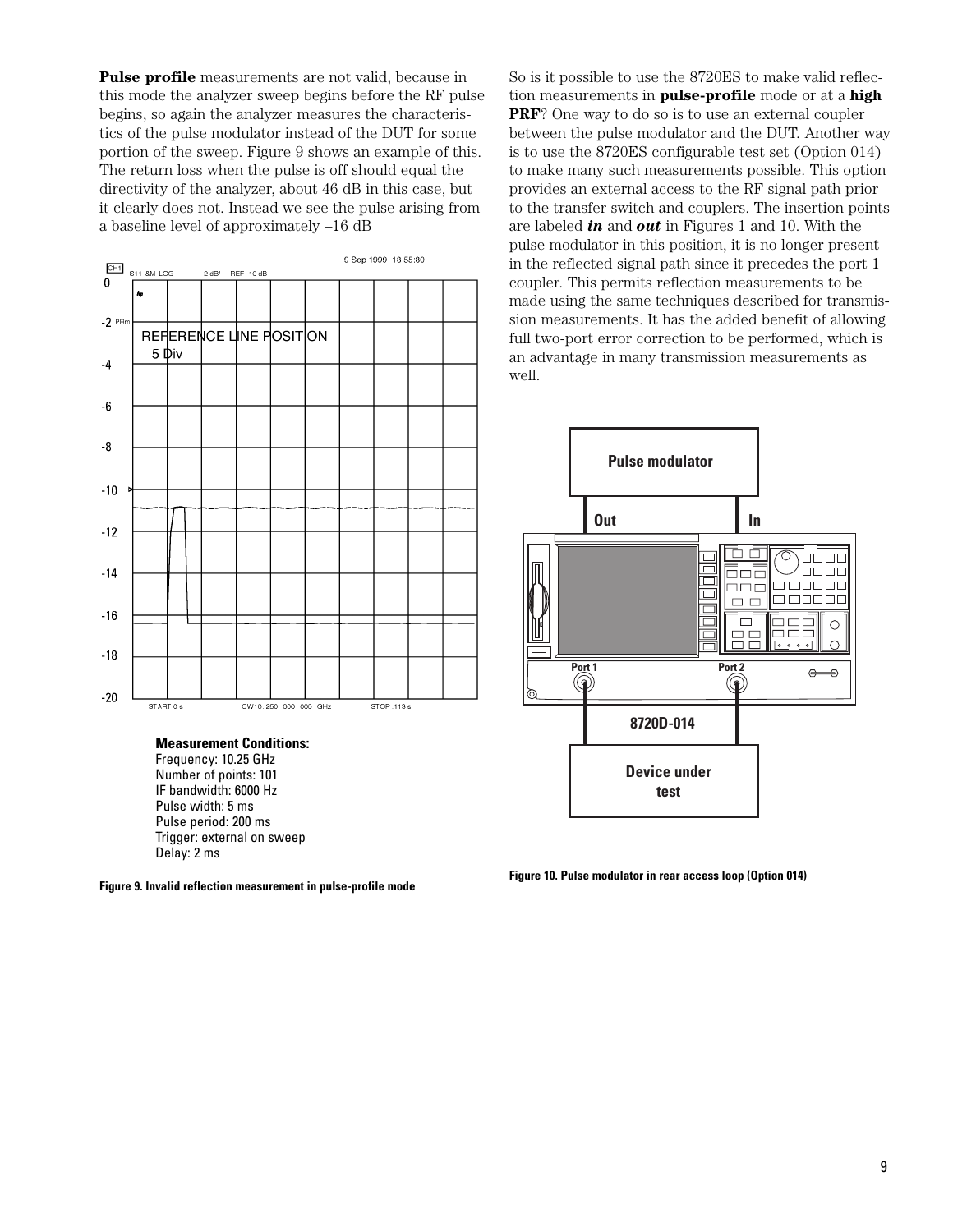# **Calibration**

We need to consider ways to improve the accuracy we can expect with pulsed measurements. The primary consideration when calibrating is to have the analyzer completely set up before the calibration is begun. The pulse modulator, triggering circuit, and all other hardware should be in place, and all instrument settings should be complete before starting a calibration. The only thing absent from system should be the DUT. This ensures that additional errors will not be introduced into the system after the calibration is complete.

The type of calibration chosen depends upon the type of measurement being made and the accuracy required. We will consider three types of calibration: response calibration, enhanced response calibration, and full two-port calibration.

Response calibration (normalization) is most often used for transmission measurements, though it is also possible for reflection measurements (using a short as a calibration standard). It removes only the frequency response error; however this is often sufficient since this is usually one of the largest errors in the measurement system. The advantages of this method are that it is easy and quick and requires only a single calibration standard. The disadvantage is that the measurement uncertainty is higher for this method than for other methods1. This is because the accuracy of any calibration depends in some measure upon the port match of the analyzer and the DUT. Placing wellmatched 6 dB pads on the ports before calibrating will sometimes solve this problem, but at the expense of dynamic range.

Enhanced response calibration is a new feature offered on the 8720ES. This technique corrects for frequency response error, and in addition corrects for source match. This is an advantage because it removes any ripple in the response due to the raw port match of the analyzer. This in turn significantly improves the measurement uncertainty. The disadvantages of this method are that it requires four calibration standards (short, open, load, thru) and that it requires more time and attention to detail than a simple response cal. Once calibrated, the analyzer sweeps just as quickly as it would with a response cal.

Full two-port error correction provides the highest accuracy possible using short, open, load, through (SOLT ) calibration standards. As the name implies, it corrects for errors at both ports, including frequency response, source match, load match, transmission tracking, reflection tracking, and if desired, cross talk. The disadvantages of this method are that it requires up to seven calibration standards (when both sexes are considered), it requires twice as many connections as enhanced response cal (with the attendant opportunity for mistakes) and once completed, it runs at half the speed of an analyzer using enhanced response cal (because both a forward and a reverse sweep are required before the parameters can be updated).<sup>2</sup> Table 2 shows the various combinations of measurement type and calibration that are compatible with pulsed measurements.

| <b>Operating Mode</b> | Measurement Type | Calibration Type <sup>4</sup> | Standard 8720      | 8720 with Option 0855 | <b>Modulation during Calibration</b> |
|-----------------------|------------------|-------------------------------|--------------------|-----------------------|--------------------------------------|
| Low PRF               | Transmission     | Response                      | 0K                 | 0K                    | 0FF                                  |
| <b>Pulse Profile</b>  |                  | <b>Enhanced Response</b>      | 0K                 | 0K                    | 0FF                                  |
|                       |                  | Full two-port                 | 0K                 | 0K                    | <b>OFF</b>                           |
|                       | Reflection       | Response                      | <b>Not Advised</b> | 0K                    | 0FF                                  |
|                       |                  | Full one-port                 | <b>Not Advised</b> | <b>Not Advised</b>    | <b>Not Advised</b>                   |
|                       |                  | Full two-port                 | <b>Not Advised</b> | <b>Not Advised</b>    | <b>Not Advised</b>                   |
| Low PRF               | Transmission     | Response                      | 0K                 | 0K                    | Either                               |
| Point on Pulse        |                  | <b>Enhanced Response</b>      | 0К                 | 0K                    | Either                               |
|                       |                  | Full two-port                 | 0K                 | 0K                    | Either                               |
|                       | Reflection       | Response                      | 0K                 | 0K                    | Either                               |
|                       |                  | Full one-port                 | 0K                 | 0K                    | Either                               |
|                       |                  | Full two-port                 | 0K                 | 0K                    | Either                               |
| <b>High PRF</b>       | Transmission     | Response                      | 0K                 | 0K                    | Either                               |
|                       |                  | <b>Enhanced Response</b>      | 0К                 | 0K                    | Either                               |
|                       |                  | Full two-port                 | 0K                 | 0K                    | Either                               |
|                       | Reflection       | Response                      | <b>Not Advised</b> | 0K                    | 0N                                   |
|                       |                  | Full one-port                 | <b>Not Advised</b> | 0K                    | 0N                                   |
|                       |                  | Full two-port                 | <b>Not Advised</b> | 0K                    | 0N                                   |

#### **Table 2-Calibration options for various measurement configurations**<sup>3</sup>

1. A measurement uncertainty calculator is available on the web at **www.agilent.com** (Search for *uncertainty calculator*)

2. More details on error correction in are covered in Application Note 1287-3, *Applying Error Correction to Network Analyzer Measurements*, which is available at **www.agilent.com** (Search for the number 1287-3)

3. Some of these entries are counterintuitive until they are viewed in terms of the measurement uncertainty equations. All combinations were verified empirically.

4. Two-port calibration assumes the DUT is bilateral, for example it transmits in both directions

5. Assumes the pulse modulator is inserted in the RF access loop provided by these instruments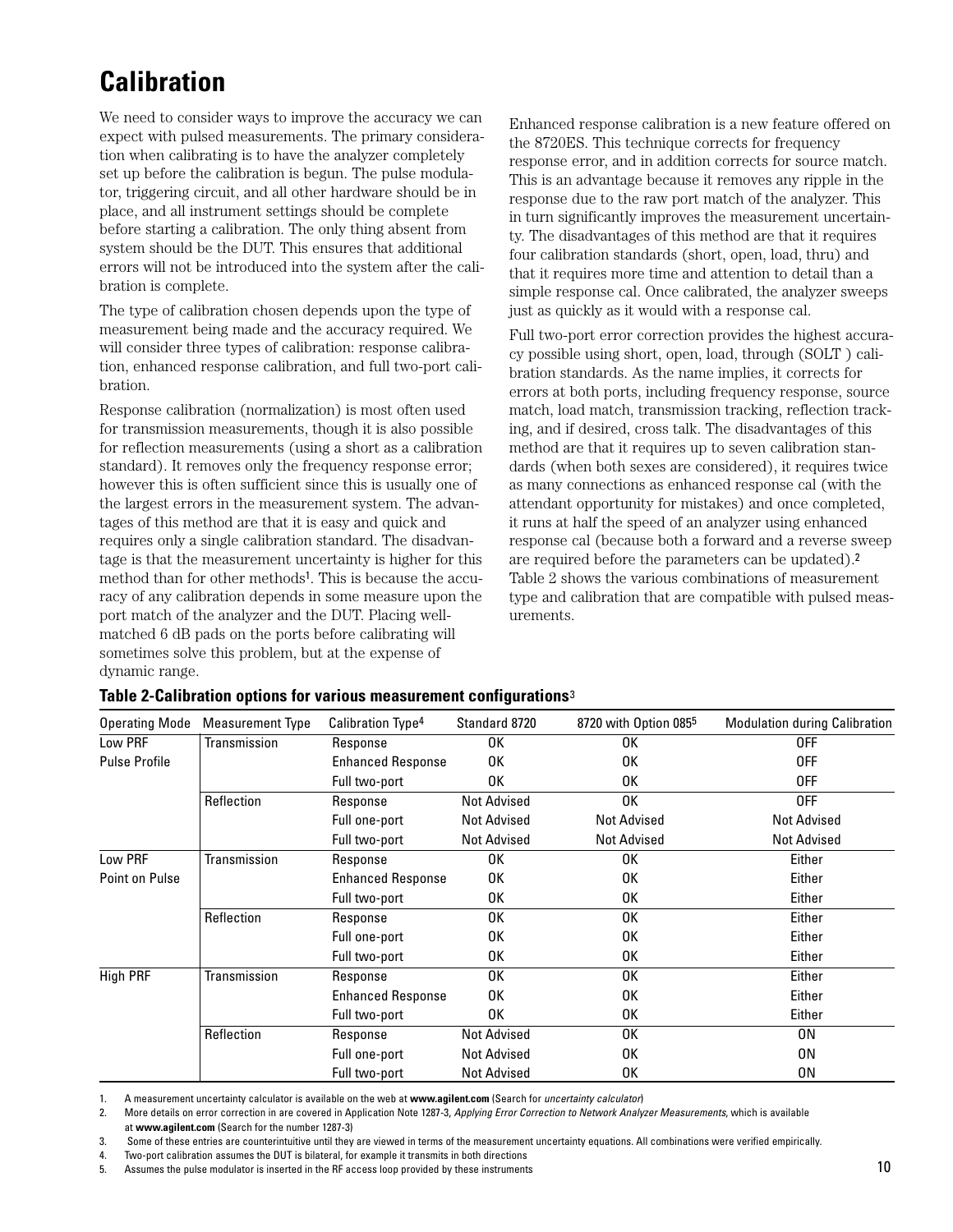Is it better to calibrate with the pulse modulator biased on continuously or, should it be pulsing, as it will be during the measurement? In general, it is best to calibrate with the modulator pulsing as it will be during the measurement whenever possible. This eliminates one of the variables in the measurement. However, there are some exceptions.

For low PRF measurements using **pulse-profile** mode, the modulator should always be biased on (not pulsing) during calibration. If it is pulsing, the error correction algorithm in the network analyzer will overcompensate when the pulse is on. This defeats the purpose of pulse profiling.

For low PRF measurements using **point-on-pulse** mode, there is no noticeable difference between the two methods, provided the proper trigger setup time is observed. In this mode the analyzer is only sampling when the pulse is on.

For high PRFs, the only difference between the two methods for transmission measurements is that calibrating with the pulse modulator pulsing eliminates pulse desensitization. However, there is an equivalent rise in the noise floor, so that there is no net gain in the dynamic range. For high PRF reflection measurements, it is important to have the modulator pulsing, so that the directivity term in the error correction array does not contain values so large that they mask the response of the DUT under pulsed conditions.

Note that all three cases are still subject to the requirements dictated by the placement of the pulse modulator, and that in some cases reflection measurements may not be possible under pulsed conditions.

## **Conclusion**

The 8720ES and 8753ES have not generally been considered capable of pulsed measurements. However, if the pulse width is wider than 1 millisecond, or the duty cycle is greater than .001, it is possible to make many types of pulsed measurements with a good degree of accuracy and repeatability using these instruments. Optional analyzer features such as an external source loop make them capable of an even wider range of measurements, and also make available the accuracy of twoport error correction.

The major advantage of using these analyzers instead of more specialized pulse analyzers such as the 85108A is their relatively low cost. The main disadvantage of these instruments for pulsed measurements is that they use narrowband detection. This makes them too slow to respond to very narrow pulses when operating in the low PRF mode, and it also means they must sacrifice dynamic range in order to measure low duty cycles when operating in the high PRF mode. A secondary disadvantage of the instruments described in this application note is that they compare a pulsed measurement channel to a nonpulsed reference. This tends to increase trace noise, particularly for phase measurements.

In general, the 8720ES and 8753ES are best suited for pulsed transmission measurements at a PRF between 20 Hz and 2 MHz. Reflection measurements are possible if the pulse is wide enough to allow external triggering, or if the pulse modulator can be inserted in the signal path ahead of the reflection coupler. With some ingenuity and a basic understanding of the underlying phenomena, many types of pulsed measurements have been demonstrated to be feasible.